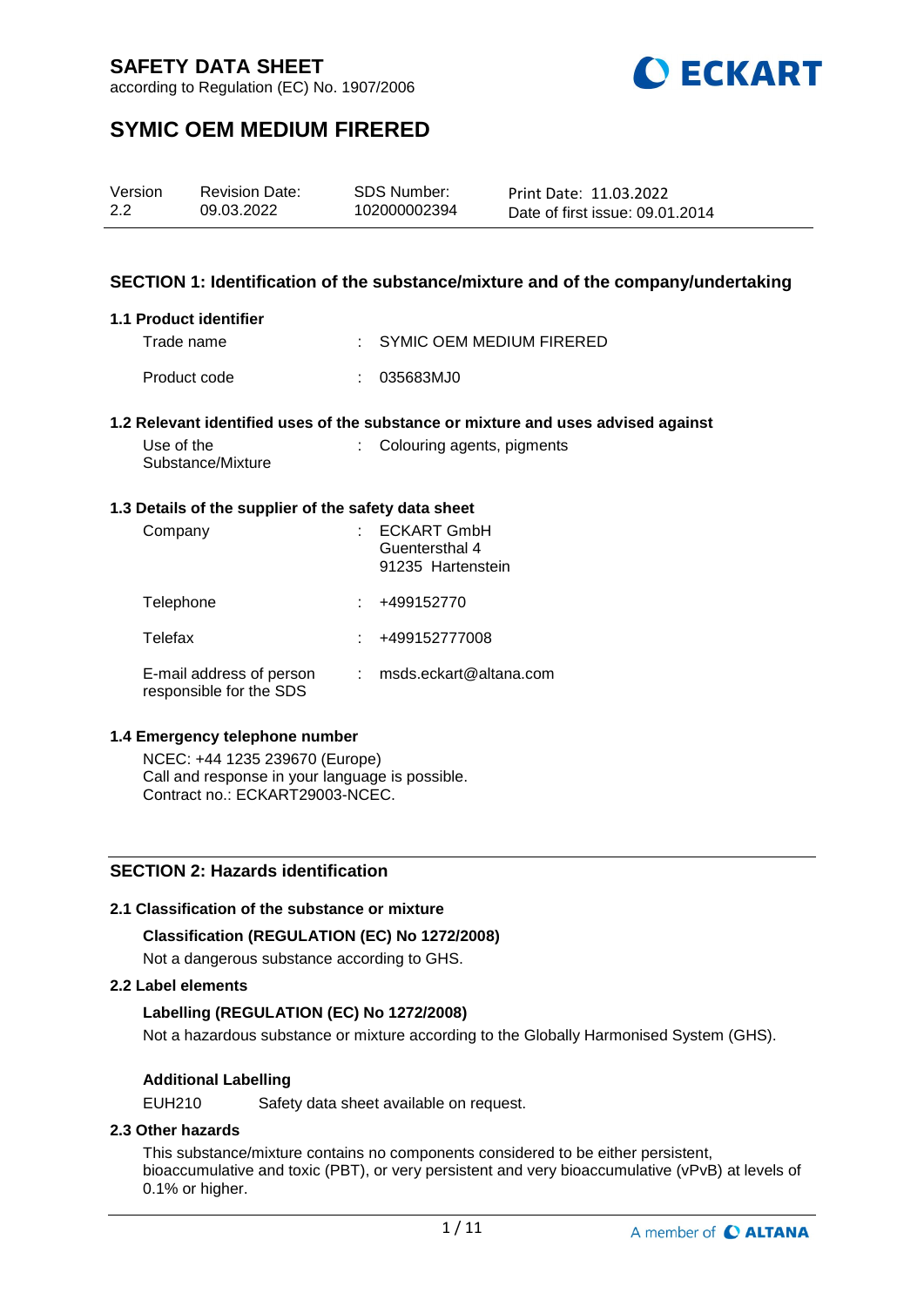

according to Regulation (EC) No. 1907/2006

# **SYMIC OEM MEDIUM FIRERED**

| Version | <b>Revision Date:</b> | <b>SDS Number:</b> | Print Date: 11.03.2022          |
|---------|-----------------------|--------------------|---------------------------------|
| 2.2     | 09.03.2022            | 102000002394       | Date of first issue: 09.01.2014 |

## **SECTION 3: Composition/information on ingredients**

## **3.2 Mixtures**

## **Hazardous components**

| Chemical name                                   | CAS-No.                    | Classification         | Concentration     |
|-------------------------------------------------|----------------------------|------------------------|-------------------|
| EC-No.                                          |                            | <b>REGULATION (EC)</b> | (% w/w)           |
|                                                 | Index-No.                  | No 1272/2008           |                   |
|                                                 | <b>Registration number</b> |                        |                   |
| Substances with a workplace exposure limit :    |                            |                        |                   |
| Fluorphlogopite                                 | 12003-38-2                 |                        | $>= 50 - 5 = 100$ |
| (Mg3K[AlF2O(SiO3)3])                            | 234-426-5                  |                        |                   |
|                                                 | 01-2119971065-37           |                        |                   |
| For explanation of abbreviations see section 16 |                            |                        |                   |

For explanation of abbreviations see section 16.

## **SECTION 4: First aid measures**

## **4.1 Description of first aid measures**

| General advice          |    | Do not leave the victim unattended.                                                                                                                                           |
|-------------------------|----|-------------------------------------------------------------------------------------------------------------------------------------------------------------------------------|
| If inhaled              | t. | If unconscious, place in recovery position and seek medical<br>advice.<br>If symptoms persist, call a physician.                                                              |
| In case of skin contact |    | : Wash off with soap and water.                                                                                                                                               |
| In case of eye contact  |    | : Remove contact lenses.<br>If eye irritation persists, consult a specialist.                                                                                                 |
| If swallowed            |    | Keep respiratory tract clear.<br>Do not give milk or alcoholic beverages.<br>Never give anything by mouth to an unconscious person.<br>If symptoms persist, call a physician. |

## **4.2 Most important symptoms and effects, both acute and delayed**

None known.

**4.3 Indication of any immediate medical attention and special treatment needed** This information is not available.

## **SECTION 5: Firefighting measures**

## **5.1 Extinguishing media**

Suitable extinguishing media : Foam

Carbon dioxide (CO2) ABC powder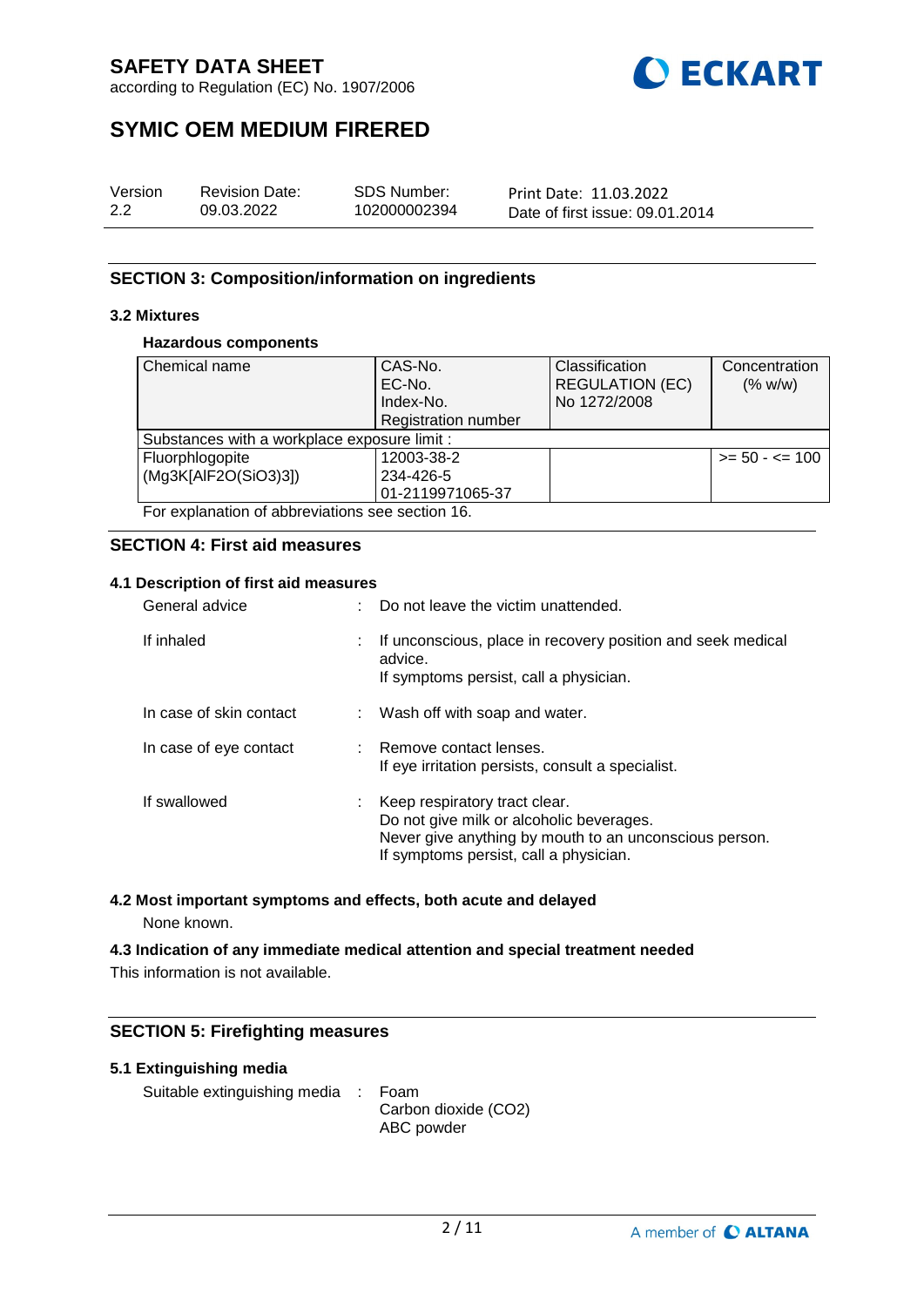

according to Regulation (EC) No. 1907/2006

# **SYMIC OEM MEDIUM FIRERED**

| Version | <b>Revision Date:</b> | SDS Number:  | Print Date: 11.03.2022          |
|---------|-----------------------|--------------|---------------------------------|
| 2.2     | 09.03.2022            | 102000002394 | Date of first issue: 09.01.2014 |

#### **5.2 Special hazards arising from the substance or mixture**

## **5.3 Advice for firefighters**

| Special protective equipment :<br>for firefighters | Wear self-contained breathing apparatus for firefighting if<br>necessary.                                                                            |
|----------------------------------------------------|------------------------------------------------------------------------------------------------------------------------------------------------------|
| Further information                                | Standard procedure for chemical fires.<br>Use extinguishing measures that are appropriate to local<br>circumstances and the surrounding environment. |

## **SECTION 6: Accidental release measures**

|                      | 6.1 Personal precautions, protective equipment and emergency procedures |
|----------------------|-------------------------------------------------------------------------|
| Personal precautions | Avoid dust formation.                                                   |
|                      |                                                                         |

## **6.2 Environmental precautions**

| Environmental precautions |  | No special environmental precautions required. |
|---------------------------|--|------------------------------------------------|
|---------------------------|--|------------------------------------------------|

## **6.3 Methods and material for containment and cleaning up**

| Methods for cleaning up | : Pick up and arrange disposal without creating dust. |
|-------------------------|-------------------------------------------------------|
|                         | Sweep up and shovel.                                  |
|                         | Keep in suitable, closed containers for disposal.     |

## **6.4 Reference to other sections**

## **SECTION 7: Handling and storage**

| 7.1 Precautions for safe handling<br>Advice on safe handling                             |     | : For personal protection see section 8.<br>Smoking, eating and drinking should be prohibited in the<br>application area.       |
|------------------------------------------------------------------------------------------|-----|---------------------------------------------------------------------------------------------------------------------------------|
| Advice on protection against<br>fire and explosion                                       | -11 | Provide appropriate exhaust ventilation at places where dust<br>is formed.                                                      |
| Hygiene measures                                                                         |     | : General industrial hygiene practice.                                                                                          |
| 7.2 Conditions for safe storage, including any incompatibilities<br>areas and containers |     | Requirements for storage : Electrical installations / working materials must comply with<br>the technological safety standards. |
|                                                                                          |     |                                                                                                                                 |
| Advice on common storage                                                                 |     | : No materials to be especially mentioned.                                                                                      |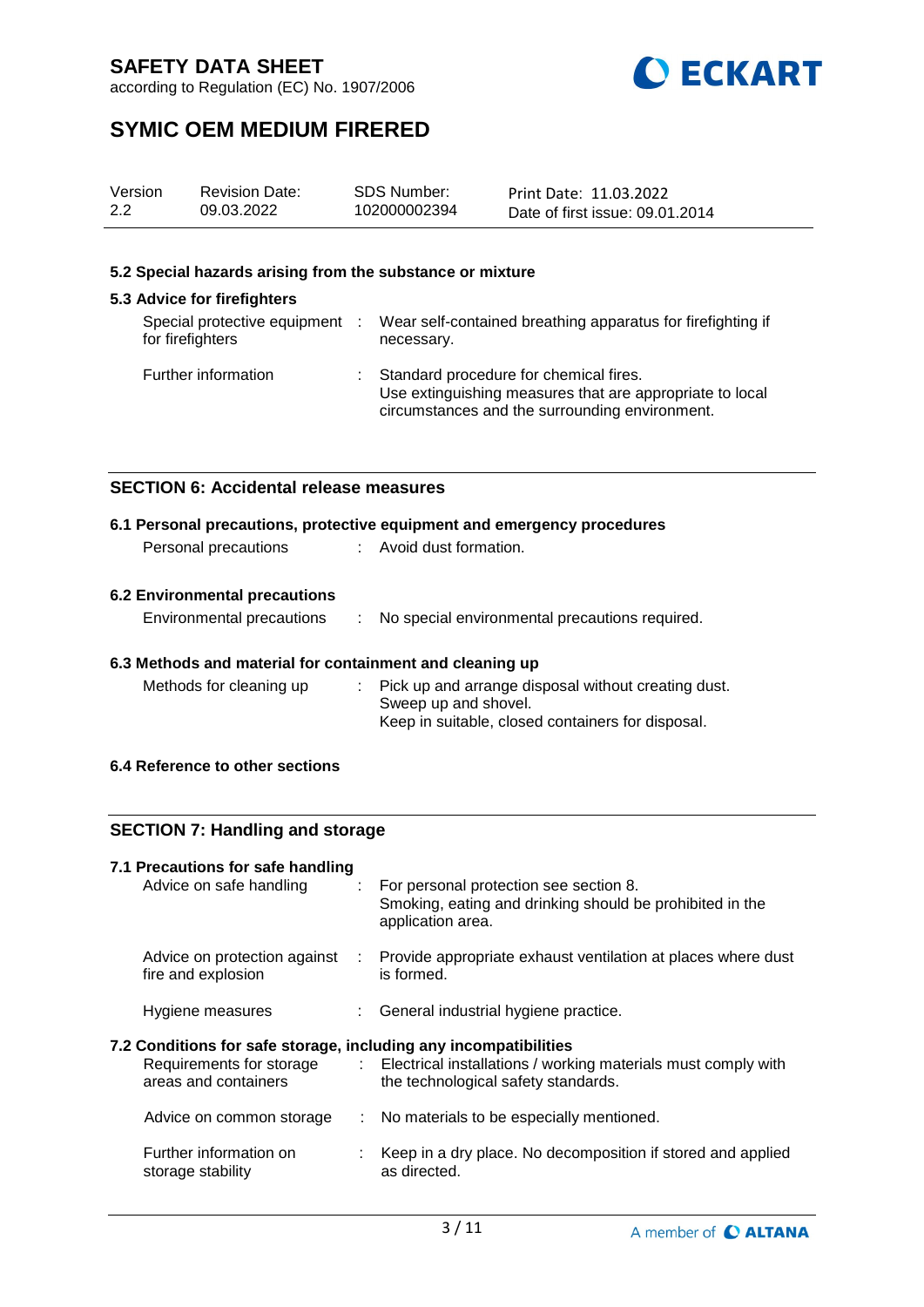

according to Regulation (EC) No. 1907/2006

# **SYMIC OEM MEDIUM FIRERED**

| Version | <b>Revision Date:</b> | SDS Number:  | Print Date: 11.03.2022          |
|---------|-----------------------|--------------|---------------------------------|
| 2.2     | 09.03.2022            | 102000002394 | Date of first issue: 09.01.2014 |

## **7.3 Specific end use(s)**

This information is not available.

## **SECTION 8: Exposure controls/personal protection**

#### **8.1 Control parameters**

#### **Occupational Exposure Limits**

| Components                                  | CAS-No.                                                                                                                                                                                                                                                                                                                                                                                                                                                                                                                                                                                                                                                                                                                                                                                                                                                                                                                                                                                                                                                                                                                                                      | Value type (Form<br>of exposure)    | Control parameters                 | <b>Basis</b> |  |
|---------------------------------------------|--------------------------------------------------------------------------------------------------------------------------------------------------------------------------------------------------------------------------------------------------------------------------------------------------------------------------------------------------------------------------------------------------------------------------------------------------------------------------------------------------------------------------------------------------------------------------------------------------------------------------------------------------------------------------------------------------------------------------------------------------------------------------------------------------------------------------------------------------------------------------------------------------------------------------------------------------------------------------------------------------------------------------------------------------------------------------------------------------------------------------------------------------------------|-------------------------------------|------------------------------------|--------------|--|
| Fluorphlogopite<br>(Mg3K[AlF2O(SiO3)<br>3]) | 12003-38-<br>2                                                                                                                                                                                                                                                                                                                                                                                                                                                                                                                                                                                                                                                                                                                                                                                                                                                                                                                                                                                                                                                                                                                                               | <b>TWA</b>                          | $2.5 \text{ mg/m}$ 3<br>(Fluorine) | 2000/39/EC   |  |
| <b>Further information</b>                  | Indicative                                                                                                                                                                                                                                                                                                                                                                                                                                                                                                                                                                                                                                                                                                                                                                                                                                                                                                                                                                                                                                                                                                                                                   |                                     |                                    |              |  |
| diiron trioxide                             | 1309-37-1                                                                                                                                                                                                                                                                                                                                                                                                                                                                                                                                                                                                                                                                                                                                                                                                                                                                                                                                                                                                                                                                                                                                                    | <b>TWA</b> (Inhalable)              | 10 mg/m3                           | GB EH40      |  |
| Further information                         | The COSHH definition of a substance hazardous to health includes dust of<br>any kind when present at a concentration in air equal to or greater than 10<br>mg.m-3 8-hour TWA of inhalable dust or 4 mg.m-3 8-hour TWA of respirable<br>dust. This means that any dust will be subject to COSHH if people are<br>exposed to dust above these levels. Some dusts have been assigned<br>specific WELs and exposure to these must comply with the appropriate<br>limits., Where no specific short-term exposure limit is listed, a figure three<br>times the long-term exposure limit should be used.                                                                                                                                                                                                                                                                                                                                                                                                                                                                                                                                                            |                                     |                                    |              |  |
|                                             |                                                                                                                                                                                                                                                                                                                                                                                                                                                                                                                                                                                                                                                                                                                                                                                                                                                                                                                                                                                                                                                                                                                                                              | <b>TWA (Respirable</b><br>fraction) | $4$ mg/m $3$                       | GB EH40      |  |
| <b>Further information</b>                  | The COSHH definition of a substance hazardous to health includes dust of<br>any kind when present at a concentration in air equal to or greater than 10<br>mg.m-3 8-hour TWA of inhalable dust or 4 mg.m-3 8-hour TWA of respirable<br>dust. This means that any dust will be subject to COSHH if people are<br>exposed to dust above these levels. Some dusts have been assigned<br>specific WELs and exposure to these must comply with the appropriate<br>limits., Where no specific short-term exposure limit is listed, a figure three<br>times the long-term exposure limit should be used.                                                                                                                                                                                                                                                                                                                                                                                                                                                                                                                                                            |                                     |                                    |              |  |
|                                             |                                                                                                                                                                                                                                                                                                                                                                                                                                                                                                                                                                                                                                                                                                                                                                                                                                                                                                                                                                                                                                                                                                                                                              | TWA (inhalable<br>dust)             | $10$ mg/m $3$                      | GB EH40      |  |
| <b>Further information</b>                  | For the purposes of these limits, respirable dust and inhalable dust are<br>those fractions of airborne dust which will be collected when sampling is<br>undertaken in accordance with the methods described in MDHS14/4<br>General methods for sampling and gravimetric analysis or respirable,<br>thoracic and inhalable aerosols., The COSHH definition of a substance<br>hazardous to health includes dust of any kind when present at a<br>concentration in air equal to or greater than 10 mg.m-3 8-hour TWA of<br>inhalable dust or 4 mg.m-3 8-hour TWA of respirable dust. This means that<br>any dust will be subject to COSHH if people are exposed to dust above<br>these levels. Some dusts have been assigned specific WELs and exposure<br>to these must comply with the appropriate limits., Most industrial dusts<br>contain particles of a wide range of sizes. The behaviour, deposition and<br>fate of any particular particle after entry into the human respiratory system,<br>and the body response that it elicits, depend on the nature and size of the<br>particle. HSE distinguishes two size fractions for limit-setting purposes |                                     |                                    |              |  |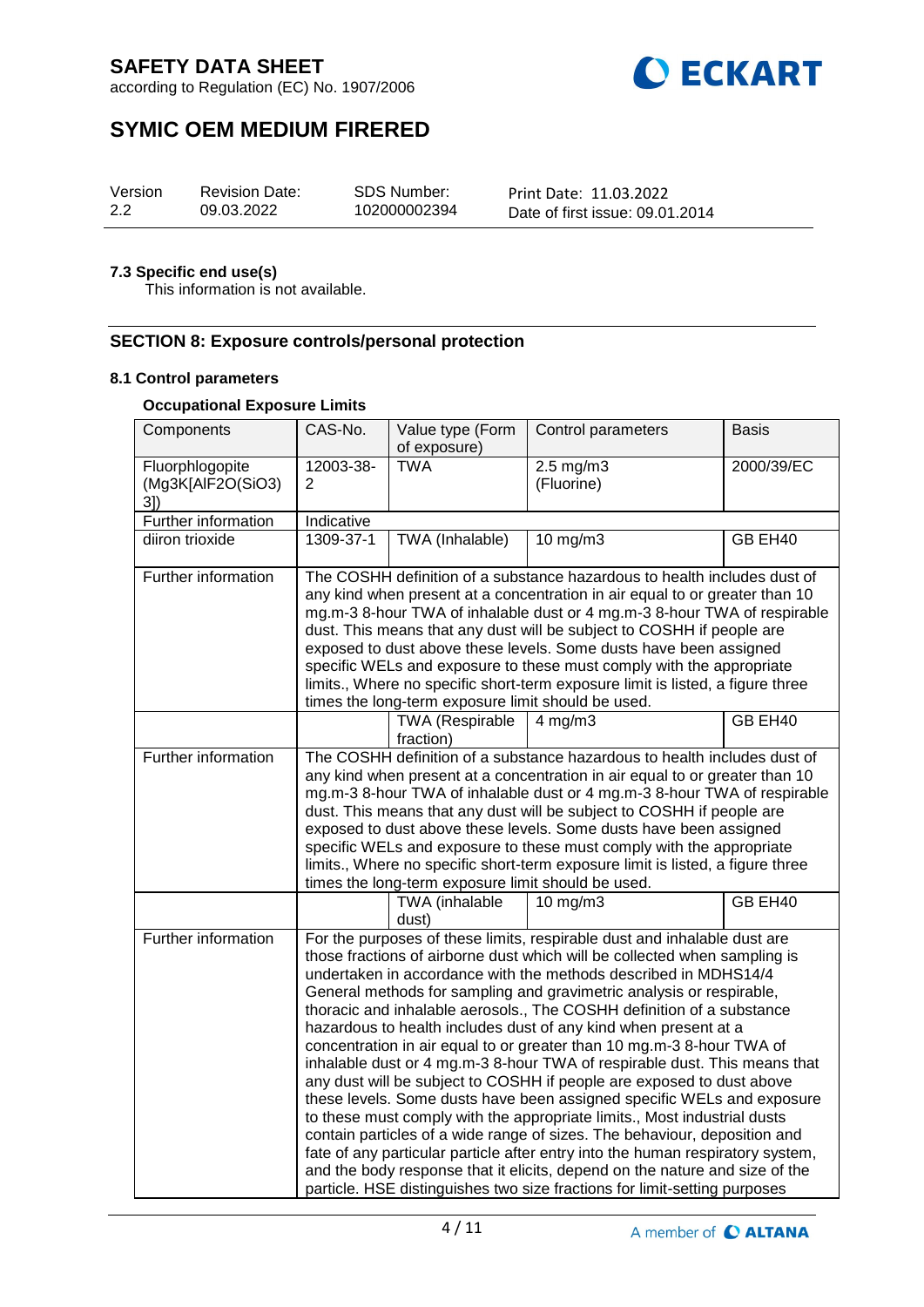according to Regulation (EC) No. 1907/2006



# **SYMIC OEM MEDIUM FIRERED**

| Version<br>2.2 | <b>Revision Date:</b><br>09.03.2022 | <b>SDS Number:</b><br>102000002394 |                 | Print Date: 11.03.2022<br>Date of first issue: 09.01.2014                                                                                                                                                                                                                                                                                                                                                                                                                                                                                                                                                                                                                                                                                                                                                                                                                                                                                                                                                                                                                                                                                        |                                                                                                                                                                                                                                                                                                                                                                                                                                                                                                                                                                                                                                                   |  |
|----------------|-------------------------------------|------------------------------------|-----------------|--------------------------------------------------------------------------------------------------------------------------------------------------------------------------------------------------------------------------------------------------------------------------------------------------------------------------------------------------------------------------------------------------------------------------------------------------------------------------------------------------------------------------------------------------------------------------------------------------------------------------------------------------------------------------------------------------------------------------------------------------------------------------------------------------------------------------------------------------------------------------------------------------------------------------------------------------------------------------------------------------------------------------------------------------------------------------------------------------------------------------------------------------|---------------------------------------------------------------------------------------------------------------------------------------------------------------------------------------------------------------------------------------------------------------------------------------------------------------------------------------------------------------------------------------------------------------------------------------------------------------------------------------------------------------------------------------------------------------------------------------------------------------------------------------------------|--|
|                |                                     | exposure limit should be used.     |                 | termed 'inhalable' and 'respirable'., Inhalable dust approximates to the<br>of the lung. Fuller definitions and explanatory material are given in<br>WEL, all the relevant limits should be complied with., Where no specific<br>short-term exposure limit is listed, a figure three times the long-term                                                                                                                                                                                                                                                                                                                                                                                                                                                                                                                                                                                                                                                                                                                                                                                                                                         | fraction of airborne material that enters the nose and mouth during breathing<br>and is therefore available for deposition in the respiratory tract. Respirable<br>dust approximates to the fraction that penetrates to the gas exchange region<br>MDHS14/4., Where dusts contain components that have their own assigned                                                                                                                                                                                                                                                                                                                         |  |
|                |                                     | dust)                              | TWA (Respirable | $4$ mg/m $3$                                                                                                                                                                                                                                                                                                                                                                                                                                                                                                                                                                                                                                                                                                                                                                                                                                                                                                                                                                                                                                                                                                                                     | GB EH40                                                                                                                                                                                                                                                                                                                                                                                                                                                                                                                                                                                                                                           |  |
|                | Further information                 | exposure limit should be used.     |                 | For the purposes of these limits, respirable dust and inhalable dust are<br>those fractions of airborne dust which will be collected when sampling is<br>undertaken in accordance with the methods described in MDHS14/4<br>General methods for sampling and gravimetric analysis or respirable,<br>thoracic and inhalable aerosols., The COSHH definition of a substance<br>hazardous to health includes dust of any kind when present at a<br>concentration in air equal to or greater than 10 mg.m-3 8-hour TWA of<br>any dust will be subject to COSHH if people are exposed to dust above<br>to these must comply with the appropriate limits., Most industrial dusts<br>contain particles of a wide range of sizes. The behaviour, deposition and<br>particle. HSE distinguishes two size fractions for limit-setting purposes<br>termed 'inhalable' and 'respirable'., Inhalable dust approximates to the<br>of the lung. Fuller definitions and explanatory material are given in<br>WEL, all the relevant limits should be complied with., Where no specific<br>short-term exposure limit is listed, a figure three times the long-term | inhalable dust or 4 mg.m-3 8-hour TWA of respirable dust. This means that<br>these levels. Some dusts have been assigned specific WELs and exposure<br>fate of any particular particle after entry into the human respiratory system,<br>and the body response that it elicits, depend on the nature and size of the<br>fraction of airborne material that enters the nose and mouth during breathing<br>and is therefore available for deposition in the respiratory tract. Respirable<br>dust approximates to the fraction that penetrates to the gas exchange region<br>MDHS14/4., Where dusts contain components that have their own assigned |  |

**Derived No Effect Level (DNEL) according to Regulation (EC) No. 1907/2006:**

| Substance name                         | End Use   | Exposure routes | Potential health              | Value      |
|----------------------------------------|-----------|-----------------|-------------------------------|------------|
|                                        |           |                 | effects                       |            |
| Fluorphlogopite<br>(Mg3K[AlF2O(SiO3)3] | Consumers | Ingestion       | Long-term systemic<br>effects | 62.5 mg/kg |
|                                        |           |                 |                               |            |

## **8.2 Exposure controls**

## **Personal protective equipment**

| Eye protection           | : Safety glasses  |
|--------------------------|-------------------|
| Skin and body protection | : Protective suit |

Respiratory protection : No personal respiratory protective equipment normally required.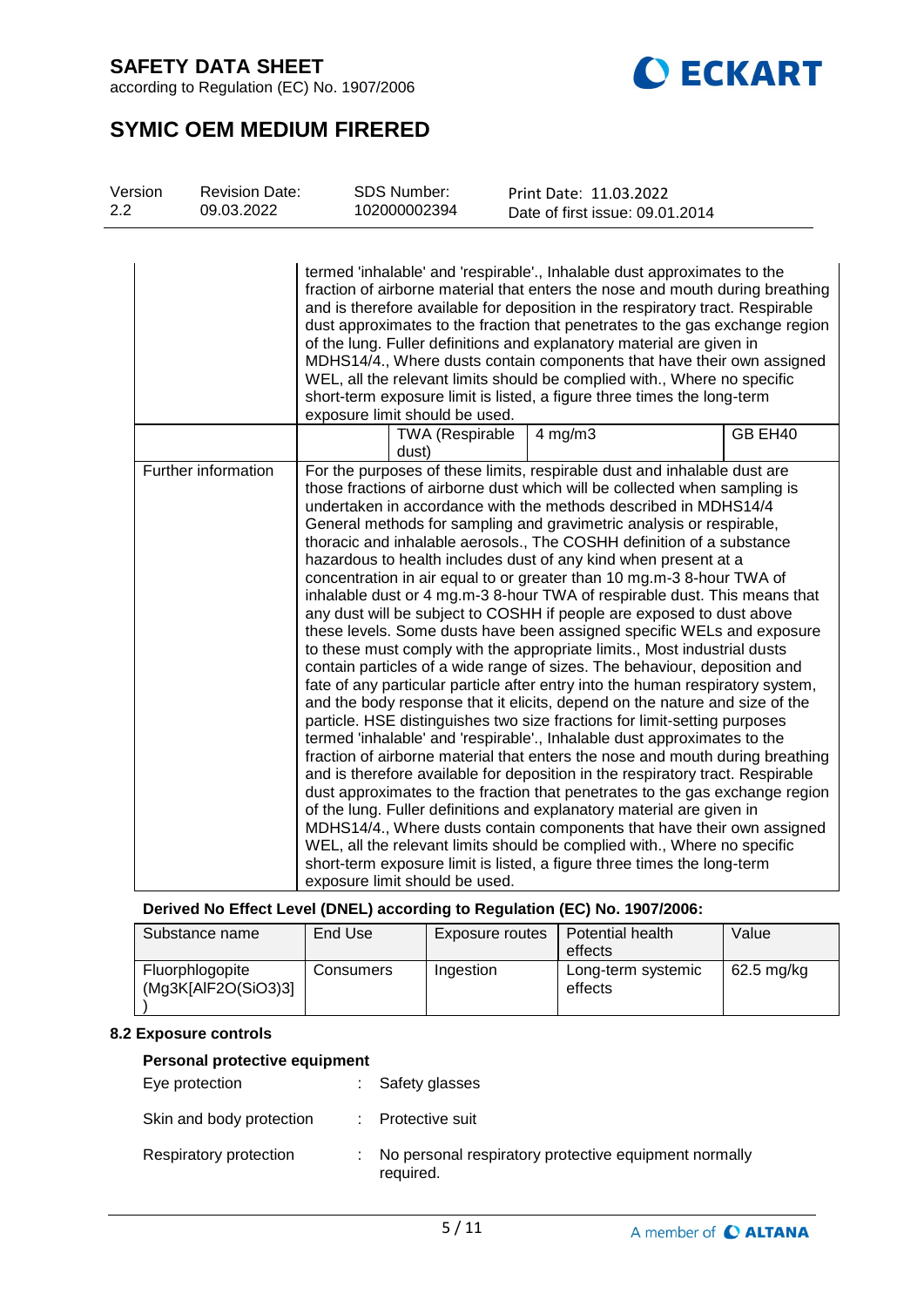

according to Regulation (EC) No. 1907/2006

# **SYMIC OEM MEDIUM FIRERED**

| Version | Re |
|---------|----|
| 2.2     | 09 |

evision Date: 09.03.2022

SDS Number: 102000002394 Print Date: 11.03.2022 Date of first issue: 09.01.2014

## **SECTION 9: Physical and chemical properties**

#### **9.1 Information on basic physical and chemical properties**

| Appearance                                          | : powder                                      |
|-----------------------------------------------------|-----------------------------------------------|
| Colour                                              | : copper                                      |
| Odour                                               | : odourless                                   |
| <b>Odour Threshold</b>                              | : No data available                           |
| рH                                                  | : substance/mixture is non-soluble (in water) |
| Freezing point                                      | : No data available                           |
| Boiling point/boiling range                         | : No data available                           |
| Flash point                                         | : No data available                           |
| Evaporation rate                                    | : No data available                           |
| Flammability (solid, gas)                           | : Will not burn                               |
| Self-ignition                                       | : No data available                           |
| Auto-ignition temperature                           | : No data available                           |
| Smoldering temperature                              | : No data available                           |
| Decomposition temperature                           | : No data available                           |
| <b>Explosive properties</b>                         | : No data available                           |
| Oxidizing properties                                | : No data available                           |
| Upper explosion limit / Upper<br>flammability limit | : No data available                           |
| Lower explosion limit / Lower<br>flammability limit | : No data available                           |
| Vapour pressure                                     | : No data available                           |
| Relative vapour density                             | : No data available                           |
| Relative density                                    | : No data available                           |
| Density                                             | : No data available                           |
| <b>Bulk density</b>                                 | No data available                             |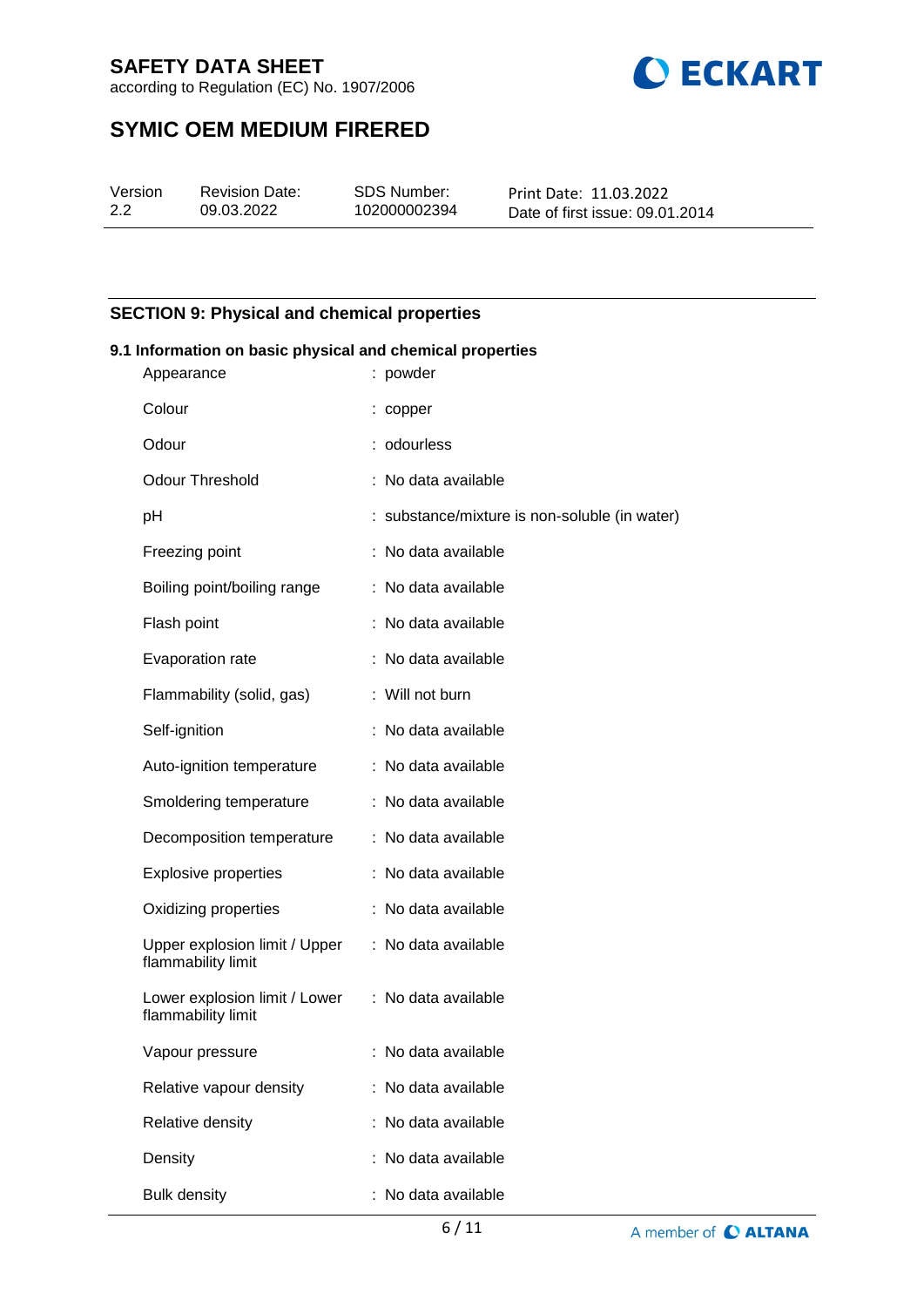according to Regulation (EC) No. 1907/2006



# **SYMIC OEM MEDIUM FIRERED**

| Version<br>2.2                             | <b>Revision Date:</b><br>09.03.2022                                    | <b>SDS Number:</b><br>102000002394 | Print Date: 11.03.2022<br>Date of first issue: 09.01.2014 |  |  |
|--------------------------------------------|------------------------------------------------------------------------|------------------------------------|-----------------------------------------------------------|--|--|
|                                            |                                                                        |                                    |                                                           |  |  |
|                                            | Solubility(ies)<br>Water solubility                                    | $:$ insoluble                      |                                                           |  |  |
|                                            | Solubility in other solvents                                           | : No data available                |                                                           |  |  |
|                                            | Partition coefficient: n-<br>octanol/water                             | : No data available                |                                                           |  |  |
|                                            | Decomposition temperature                                              | : No data available                |                                                           |  |  |
|                                            | Viscosity, dynamic                                                     | : No data available                |                                                           |  |  |
|                                            | Viscosity, kinematic                                                   | : No data available                |                                                           |  |  |
| Flow time                                  |                                                                        | : No data available                |                                                           |  |  |
| 9.2 Other information<br>No data available |                                                                        |                                    |                                                           |  |  |
|                                            | <b>SECTION 10: Stability and reactivity</b>                            |                                    |                                                           |  |  |
|                                            | 10.1 Reactivity<br>No decomposition if stored and applied as directed. |                                    |                                                           |  |  |

**10.2 Chemical stability**

No decomposition if stored and applied as directed.

## **10.3 Possibility of hazardous reactions**

| Hazardous reactions | Stable under recommended storage conditions. |
|---------------------|----------------------------------------------|
|                     | No hazards to be specially mentioned.        |

## **10.4 Conditions to avoid**

| No data available<br>Conditions to avoid |
|------------------------------------------|
|------------------------------------------|

## **10.5 Incompatible materials**

## **10.6 Hazardous decomposition products**

Contact with water or humid air : This information is not available.

Thermal decomposition : This information is not available.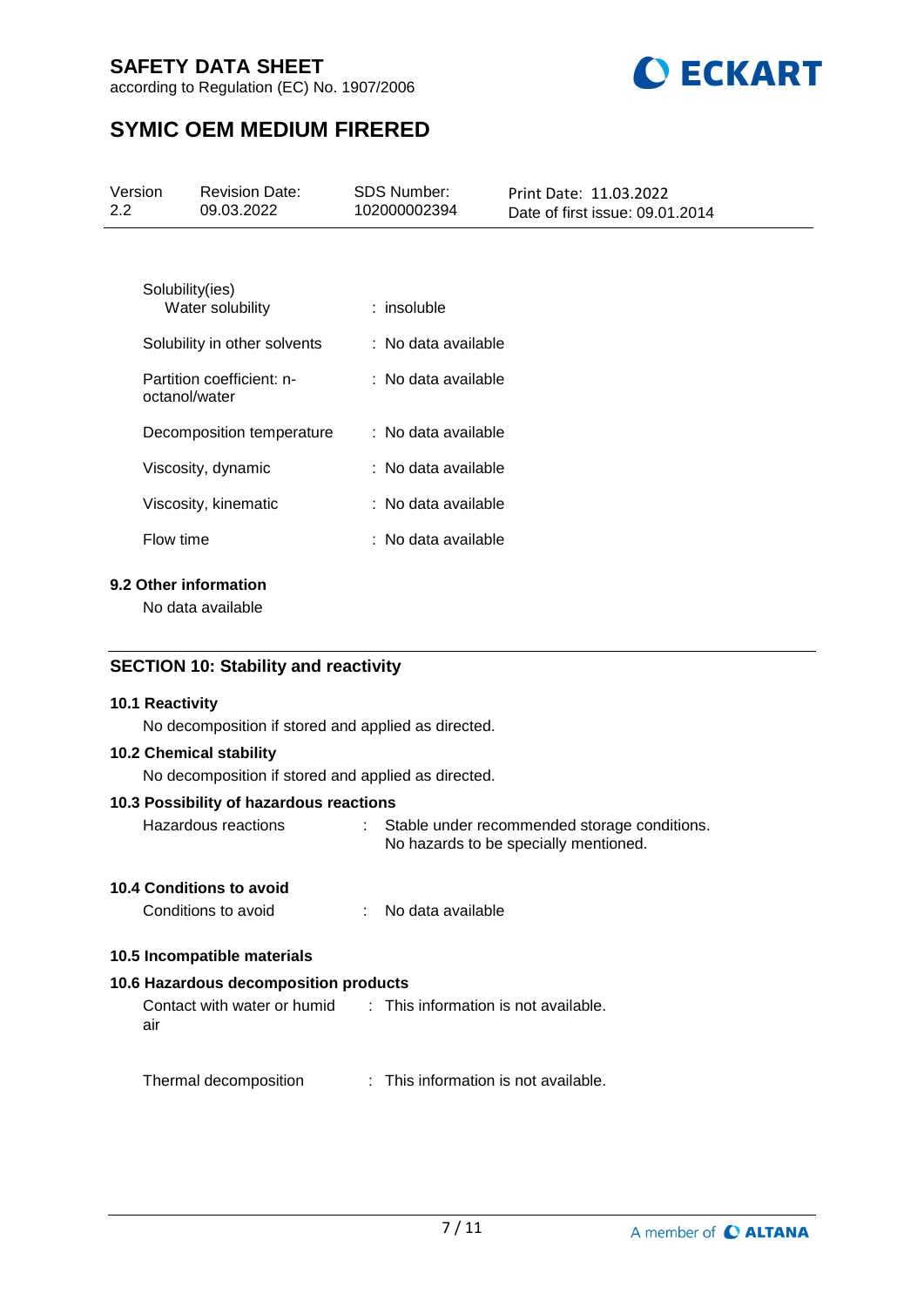according to Regulation (EC) No. 1907/2006



# **SYMIC OEM MEDIUM FIRERED**

| Version | <b>Revision Date:</b> | SDS Number:  | Print Date: 11.03.2022          |
|---------|-----------------------|--------------|---------------------------------|
| 2.2     | 09.03.2022            | 102000002394 | Date of first issue: 09.01.2014 |

## **SECTION 11: Toxicological information**

## **11.1 Information on toxicological effects**

#### **Acute toxicity**

Not classified based on available information.

## **Skin corrosion/irritation**

Not classified based on available information.

## **Serious eye damage/eye irritation**

Not classified based on available information.

## **Respiratory or skin sensitisation**

#### **Skin sensitisation**

Not classified based on available information.

#### **Respiratory sensitisation**

Not classified based on available information.

#### **Germ cell mutagenicity**

Not classified based on available information.

#### **Carcinogenicity**

Not classified based on available information.

#### **Reproductive toxicity**

Not classified based on available information.

## **STOT - single exposure**

Not classified based on available information.

#### **STOT - repeated exposure**

Not classified based on available information.

## **Aspiration toxicity**

Not classified based on available information.

## **Further information**

**Product:** Remarks: No data available

## **SECTION 12: Ecological information**

#### **12.1 Toxicity**

No data available

## **12.2 Persistence and degradability** No data available

**12.3 Bioaccumulative potential**

No data available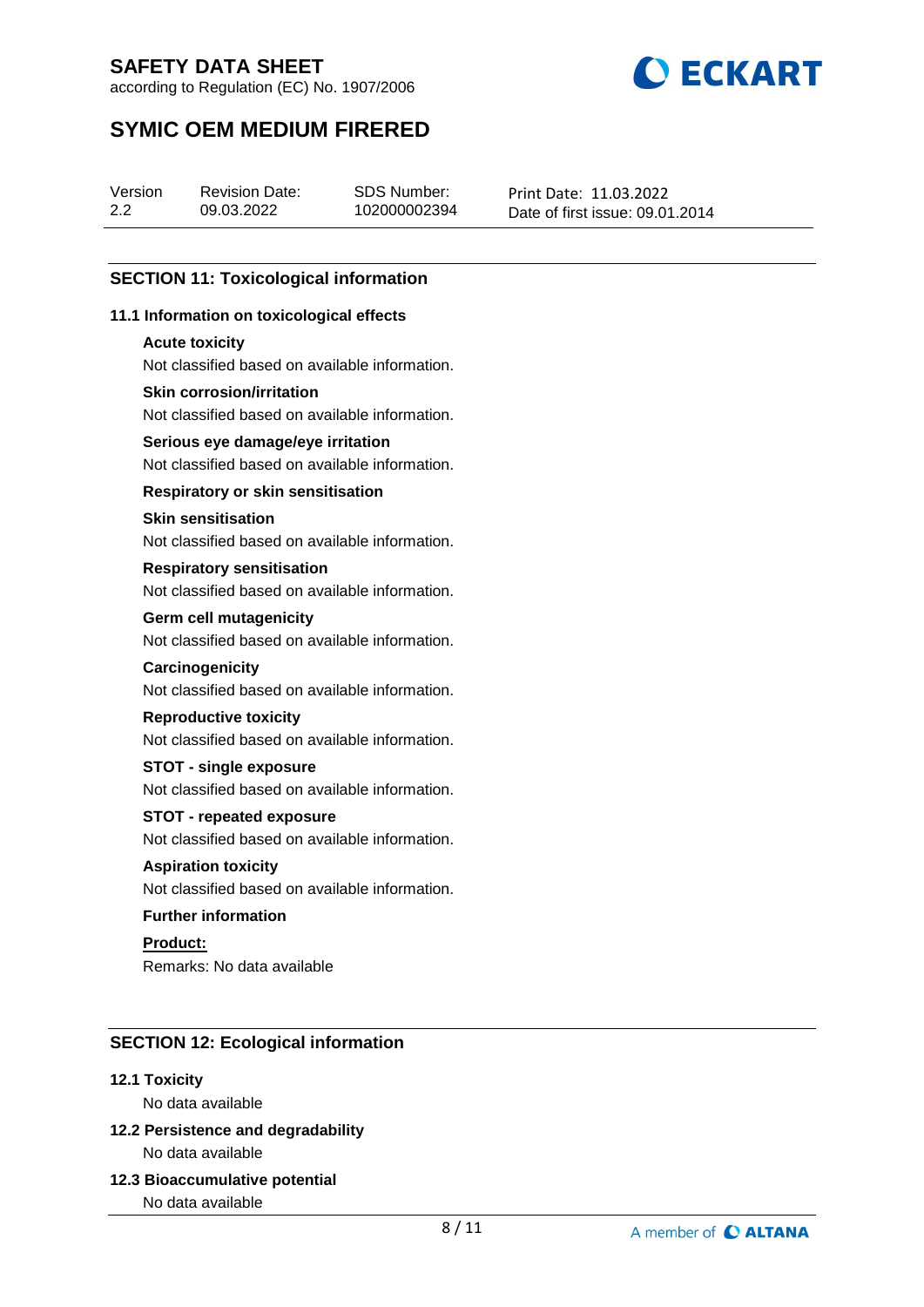according to Regulation (EC) No. 1907/2006



# **SYMIC OEM MEDIUM FIRERED**

| Version | <b>Revision Date:</b> | SDS Number:  | Print Date: 11.03.2022          |
|---------|-----------------------|--------------|---------------------------------|
| 2.2     | 09.03.2022            | 102000002394 | Date of first issue: 09.01.2014 |
|         |                       |              |                                 |

## **12.4 Mobility in soil**

No data available

## **12.5 Results of PBT and vPvB assessment**

#### **Product:**

Assessment : This substance/mixture contains no components considered to be either persistent, bioaccumulative and toxic (PBT), or very persistent and very bioaccumulative (vPvB) at levels of 0.1% or higher..

## **12.6 Other adverse effects**

#### **Product:**

| Additional ecological | No data available |
|-----------------------|-------------------|
| information           |                   |

## **Components:**

## **Fluorphlogopite (Mg3K[AlF2O(SiO3)3]):**

Additional ecological information : No data available

## **SECTION 13: Disposal considerations**

#### **13.1 Waste treatment methods**

Contaminated packaging : Empty containers should be taken to an approved waste handling site for recycling or disposal.

## **SECTION 14: Transport information**

#### **14.1 UN number**

Not regulated as a dangerous good

## **14.2 UN proper shipping name**

Not regulated as a dangerous good

#### **14.3 Transport hazard class(es)**

Not regulated as a dangerous good

#### **14.4 Packing group**

Not regulated as a dangerous good

## **14.5 Environmental hazards**

Not regulated as a dangerous good

## **14.6 Special precautions for user**

Remarks : Not classified as dangerous in the meaning of transport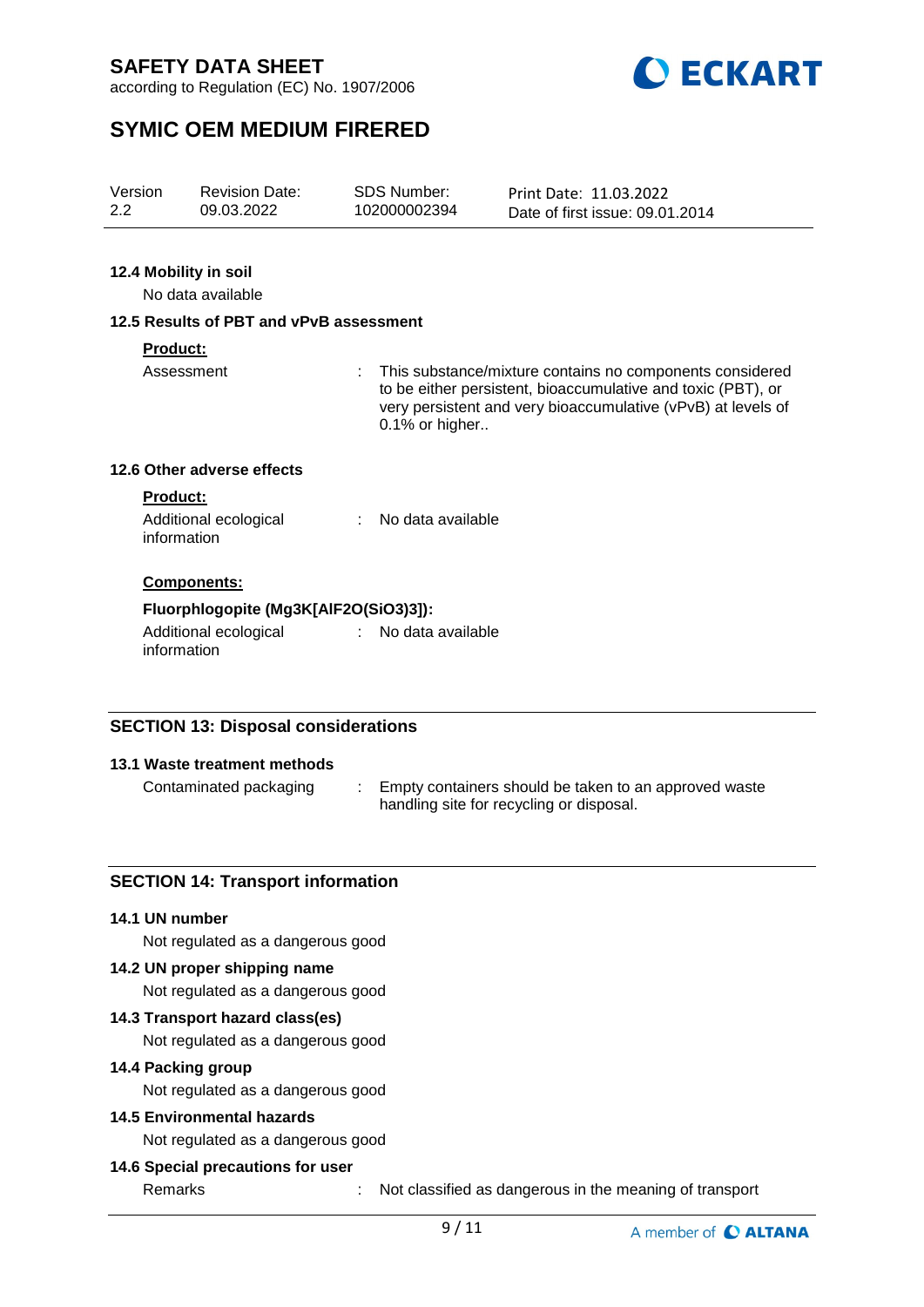

according to Regulation (EC) No. 1907/2006

# **SYMIC OEM MEDIUM FIRERED**

| Version | <b>Revision Date:</b> | SDS Number:  | Print Date: 11.03.2022          |
|---------|-----------------------|--------------|---------------------------------|
| 2.2     | 09.03.2022            | 102000002394 | Date of first issue: 09.01.2014 |

regulations.

## **14.7 Transport in bulk according to Annex II of Marpol and the IBC Code** Not applicable for product as supplied.

# **SECTION 15: Regulatory information**

#### **15.1 Safety, health and environmental regulations/legislation specific for the substance or mixture**

| REACH - Candidate List of Substances of Very High<br>Concern for Authorisation (Article 59).                                                         |    | Not applicable |
|------------------------------------------------------------------------------------------------------------------------------------------------------|----|----------------|
| Regulation (EC) No 1005/2009 on substances that<br>deplete the ozone layer                                                                           |    | Not applicable |
| Regulation (EU) 2019/1021 on persistent organic<br>pollutants (recast)                                                                               |    | Not applicable |
| UK REACH List of substances subject to authorisation<br>(Annex XIV)                                                                                  | t. | Not applicable |
| REACH - Restrictions on the manufacture, placing on<br>the market and use of certain dangerous substances,<br>preparations and articles (Annex XVII) |    | Not applicable |

#### **15.2 Chemical safety assessment**

## **SECTION 16: Other information**

## **Full text of other abbreviations**

| 2000/39/EC       | : Europe. Commission Directive 2000/39/EC establishing a first |
|------------------|----------------------------------------------------------------|
|                  | list of indicative occupational exposure limit values          |
| GB EH40          | : UK. EH40 WEL - Workplace Exposure Limits                     |
| 2000/39/EC / TWA | : Limit Value - eight hours                                    |
| GB EH40 / TWA    | : Long-term exposure limit (8-hour TWA reference period)       |

ADN - European Agreement concerning the International Carriage of Dangerous Goods by Inland Waterways; ADR - European Agreement concerning the International Carriage of Dangerous Goods by Road; AIIC - Australian Inventory of Industrial Chemicals; ASTM - American Society for the Testing of Materials; bw - Body weight; CLP - Classification Labelling Packaging Regulation; Regulation (EC) No 1272/2008; CMR - Carcinogen, Mutagen or Reproductive Toxicant; DIN - Standard of the German Institute for Standardisation; DSL - Domestic Substances List (Canada); ECHA - European Chemicals Agency; EC-Number - European Community number; ECx - Concentration associated with x% response; ELx - Loading rate associated with x% response; EmS - Emergency Schedule; ENCS - Existing and New Chemical Substances (Japan); ErCx - Concentration associated with x% growth rate response; GHS - Globally Harmonized System;